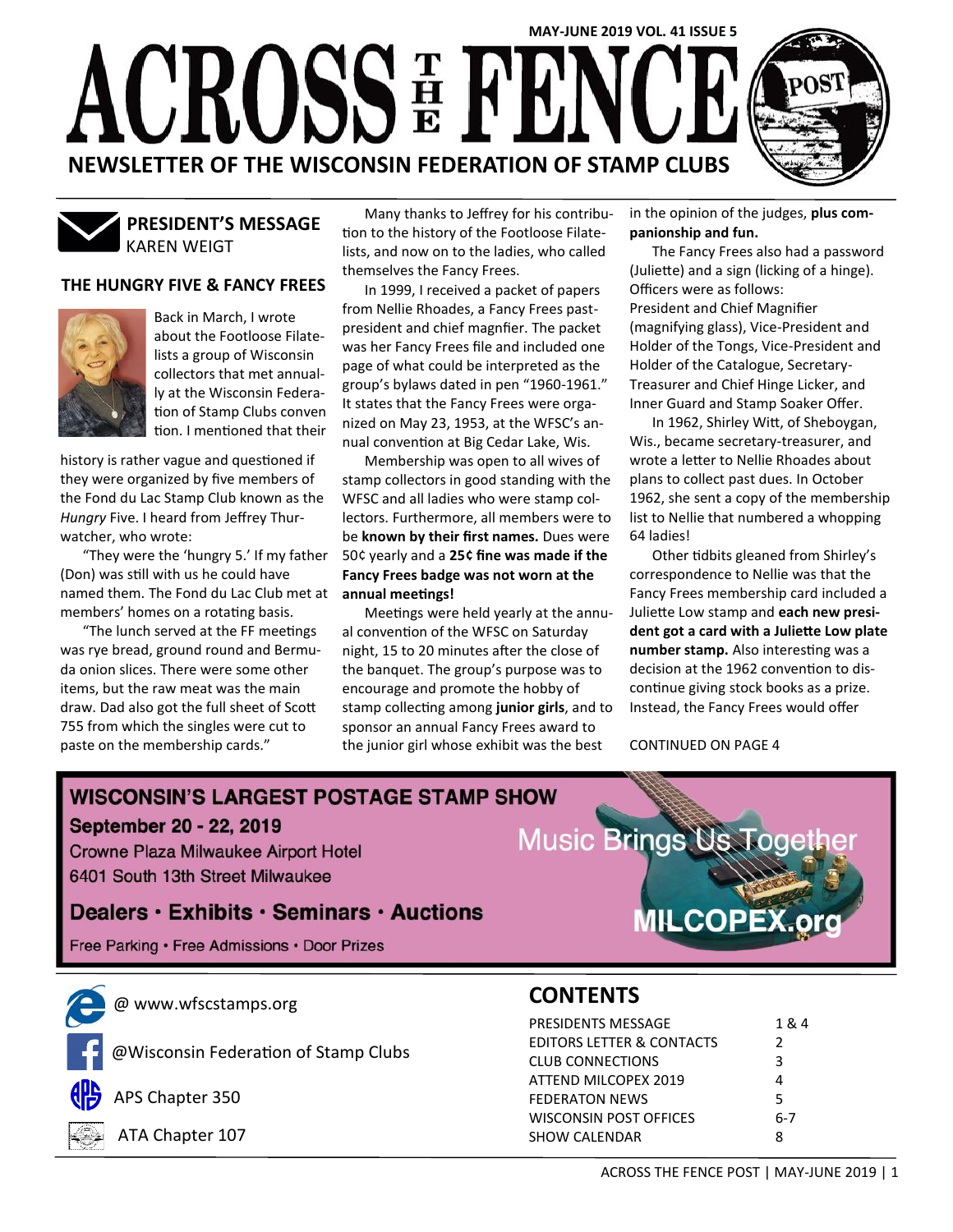



This issue marks the start of the summer season. With some clubs taking a summer hiatus, it is not a reason to forget about your collecting interests. That being said, be sure to check out the show calendar for shows.

I would like to draw attention to Milcopex which will be in September. This year's theme is "Music Brings us Together" and will feature a multitude of dealers, exhibits, seminars and auctions. More information can be found at www.milcopex.org.

One of my recent collecting interests has been documenting post offices. Specifically, I've been trying to obtain postcards depicting Wisconsin post offices. Most of my collecting interests have been specifically collecting United States stamps and not deltiology.

With an interest in architecture, collecting post office postcards seems fitting. So far, my favorite is the historical La Crosse post office, designed in the Richardson Romanesque style. The style is named after creator and architect Henry Hobson Richardson. The style is renowned for arches over squat columns, bands of windows, conical caps and recessed entrances. Many buildings in this style resemble historic buildings from the 11th and 12th century in Spain, Italy and southern France.



Sincerely,

Alex Gill Editor-in-Chief, *Across the Fence Post* Email: algill737@gmail.com

# **EDITOR'S LETTER CONTACT INFORMATION**

**PRESIDENT:**

**Karen Weigt**  4184 Rose Ct. Middleton, WI 53562 klweigt@gmail.com

#### **VICE PRESIDENT:**

**Greg Schmidt** 1978 Fox Burrow Ct. Neenah, WI 54956 gschmidt7@new.rr.com

#### **SECRETARY:**

**Clarence Davis** W4022 Linden Drive Malone, WI 53049 davisclarence@gmail.com

#### **TREASURER:**

**Allen E. Vick**  2090 River Estate Lane Stoughton, WI 53589 aavick2090@gmail.com

#### **VP YOUTH DIVISION:**

**MaryAnn Bowman**  P.O. Box 1451 Waukesha, WI 53187 maryann15b@mac.com

#### **EAST CENTRAL REGION VP: Don Kurki**

kurki@sbcglobal.net -Fond du Lac Stamp Club -Kettle Moraine Coin & Stamp Club -Manitowoc Philatelic Society -Sheboygan Stamp Club

#### **SE REGION VP:**

**Art Schmitz**  pescador@milwpc.com -American Topical Association (Chapter 5) -Germany Philatelic Society (Chapter 18) -Milwaukee Philatelic Society -Waukesha County Philatelic Society -Wauwatosa Philatelic Society

#### **NE REGION VP: Ray D. Perry**

fiveperrys@athenet.com -Bay de Noc Stamp & Coin Club -Green Bay Philatelic Society -Northwoods Philatelic Society -Oshkosh Philatelic Society -Outagamie Philatelic Society -Wisconsin Postal History Society

#### **CENTRAL REGION VP: Chuck Rebek**

chasrebek@aol.com -Central Wisconsin Stamp Club -Chippewa Valley Stamp Club -Lakeland Stamp & Coin Club -Wisconsin Valley Philatelic Society

### **SW REGION VP:**

**John Paré**  pare16@mhtc.net -Badger Stamp Club -Baraboo Stamp Club -Janesville Stamp Club -Monroe Stamp & Postcard Club -Tri-State Stamp Club

*Across the Fence Post* is the official publication of the Wisconsin Federation of Stamp Clubs, Inc., a 501(c)3 non-profit organization. WFSC also is a life member of the APS (since 1953). For more information about WFSC, please visit the website, [www.wfscstamps.org.](http://www.wfscstamps.org)

*ATFP* is published 10 times a year in January, February, March, April, May/June, July, August/September, October, November and December. News of Wisconsin collectors, club news and other gratis original philatelic features are welcomed. The editor accepts submissions in any format, but prefers email if possible. The editor reserves the right to make editorial changes to submitted copy. Material appearing in *ATFP* not carrying an individual copyright notice may be reproduced only by not-for-profit organizations, provided the author(s) and *ATFP*  receive credit or attribution. All materials carrying an individual copyright notice are the sole property of the author(s).

Unless explicitly stated by an officer in conjunction with official WFSC business, opinions expressed by the editor or individual authors are not necessarily endorsed by the WFSC. Submission deadlines for editorial and advertising materials are the 1st of the month preceding month of publication (i.e. Jan. 1 for Feb. issue). Editorial matter should be sent to: Alex Gill, Editor *ATFP*, 3820 Waldo Avenue, Apt. D, Bronx, NY 10463. Phone: 262-343-6467 (algill737@gmail.com). Send advertising material to John St. Onge, Advertising Manager, *ATFP*, P.O. Box 123, Wales, WI 53183-0123. Phone 262-893-5210 (jcstonge@gmail.com). For a complete list of advertising rates and policies (display, classified, and listings), request a copy from the advertising manager.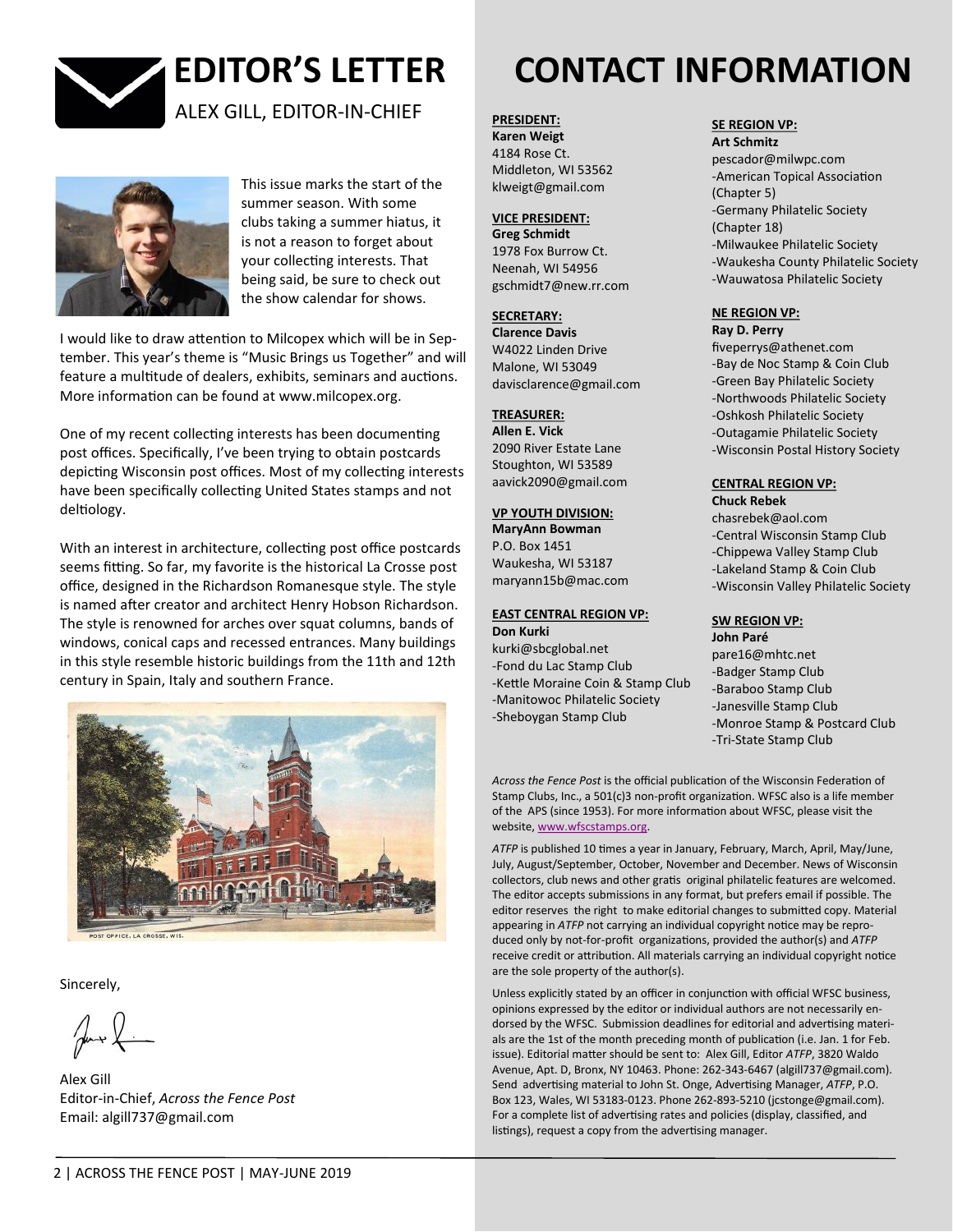## **CLUB CONNECTIONS** MARYANN BOWMAN, WAUKESHA COUNTY PHILATELIC SOCIETY

Spreading the word about our hobby just got easier! As you plan your club activities for the upcoming and remainder of the year, I want to make you aware of an easy-to-produce handout.

Pictured to the right is a series of bookmarks that can be printed out and distributed at club meetings, stamp shows, community events, as well as left out for free-taking at libraries and other venues. The colorfully illustrated bookmark can be printed out on tagboard and cut apart to be used as an effective tool for sharing hobby information. It could be distributed with a flyer that details your club meeting dates and meeting location, etc.

To download your free copy, 4 bookmarks per page, go to [http://www.wfscstamps.org/Resources/.](http://www.wfscstamps.org/Resources/) Scroll down to find your copy. I'd love to hear how you used the bookmark!

#### **WISCOPEX DELEGATE GIFTS**

Soon your delegate to the Federation's annual business meeting should be reporting back to your club. In addition to an update of activities of the WFSC, delegates will be taking back to your club, two gifts.

The first gift is a copy of a book written by Chris West. You may have read reviews of the book in the philatelic press. Titled *A History of Britain in Thirty-Six Postage Stamps*, each short chapter offers a view into a particular time period in the history of the country. There are several ways this book might be used within your club. Perhaps one or more people could read the book or select chapters and report back to your membership. Consider adding the book to your club library or donating the book to your local public library. The book could be auctioned off or used as a prize.

Club delegate will also be bringing back a Mystery Envelope. Inside each packet will be a small collection of stamps or remainder lots. Each envelope is different and has a minimum value of \$3. How your club chooses to use the "mystery lot" will depend upon the membership. Some might choose to keep it as a "mystery lot" (unopened) and have fun bidding on the contents sight unseen with the proceeds going to the club. Others might want to open the packet and sell the contents one stamp at a time. Or perhaps the lot might be sold at auction. And of course, it could also be used as a door prize or other incentive.

Your Federation strives to provide member clubs with ideas, activities, program suggestions and at times philatelic material. It is hoped that you find this useful.





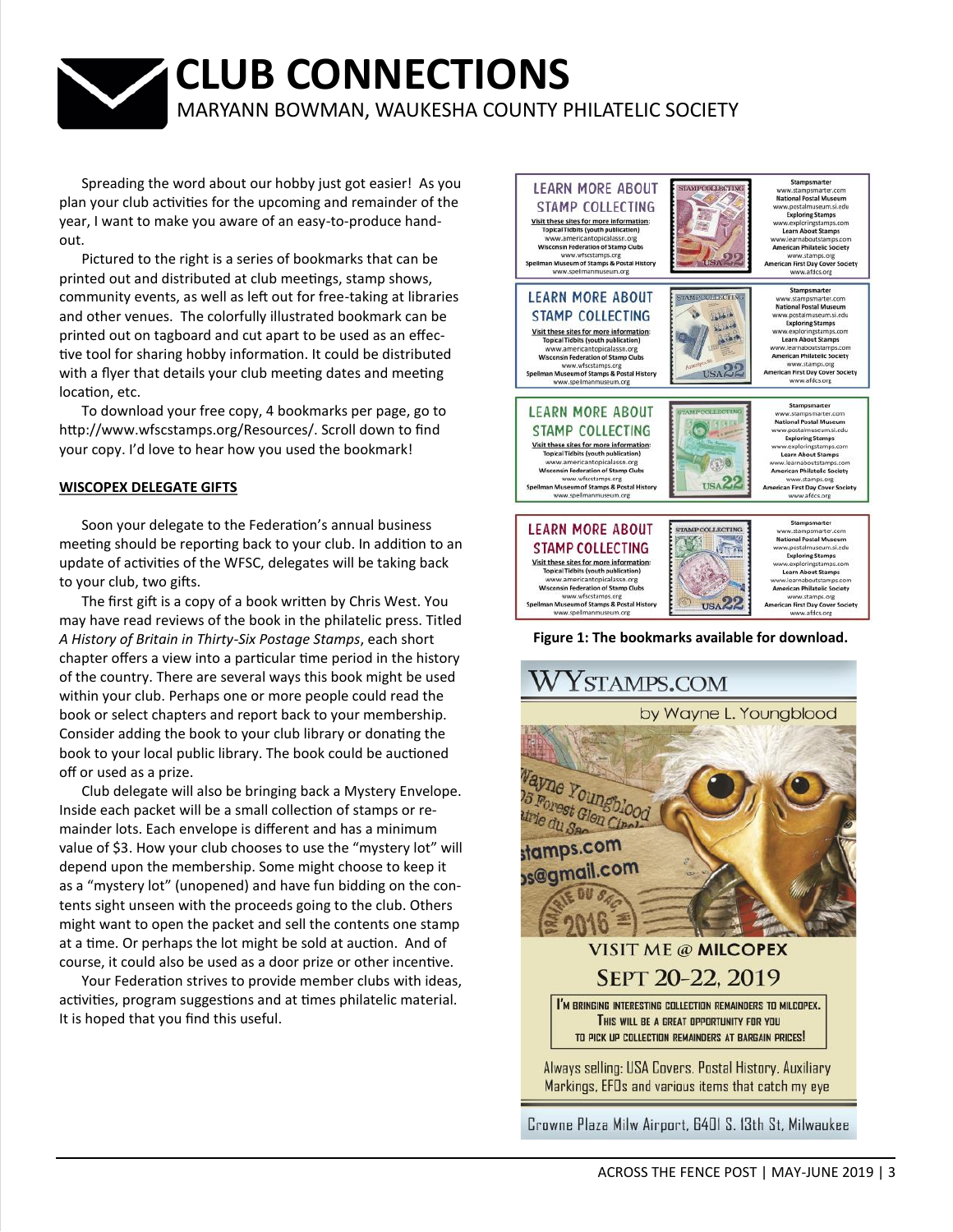



trophies for first- and second-place awards and a magnifying glass for third. The group determined that **youngsters appreciate a trophy more than other things.**

Finally, as ladies will be ladies, Shirley informed Nellie that she had a bouncing baby boy on August 8, 1962.

A note about Nellie and Shirley: Nellie was married to Daniel Rhoades, a collector, exhibitor, and dealer of revenue stamps. They lived in South Milwaukee. When Dan passed away in 2002, she moved to Missouri to be near family members. Shirley was married to Vern Witt, who was very active in the WFSC as a past-president. He is also a member of the Wisconsin Philatelic Hall of Fame. Vern died in 2014 and Shirley passed away shortly thereafter.

As far as I can determine, the Fancy Frees disbanded sometime in the mid- to late-1970s and joined the Footloose Filatelists, apparently now accepting women on their membership roles.

It's not too early to put Milcopex 2019 on your September calendar. You won't want to miss this year's show!

We are excited to offer Pan-African exhibits and presentations. Pan-Africa does not refer to a specialized collecting society but rather a bringing together of exhibits and collections of philatelic material from African nations. In addition to the more traditional and older material from a colonial Africa, any interested collector is invited to participate by sending in a one-page non-competitive mini-exhibit displaying their favorite (more modern) stamp, set, or cover/s from an African nation. It is hoped that these colorful pages will convey the message that there are many appealing stamps for collectors to consider if looking for a new collecting topic or country.

Celebrating the 50th anniversary of the Christmas Philatelic Club might just put you into the holiday spirit a little early. In addition to exhibits and presentations, there are a number of hands-on activities planned for both young and old alike.

Milcopex is also pleased to be offering an APS On-the-Road course on Thursday, the day prior to the show opening. A very favorable price of \$25 for an all-day postal history seminar on seapost mail will be taught by expert Gary Loew.

Milcopex is teaming with the National Stamp Dealers Association to bring you other exciting opportunities. HipStamp (formerly bidStarts/StampWants) and the Professional Stamp Experts will be in attendance and plan to offer educational programming right on the show floor. Visit new as well as returning dealers.



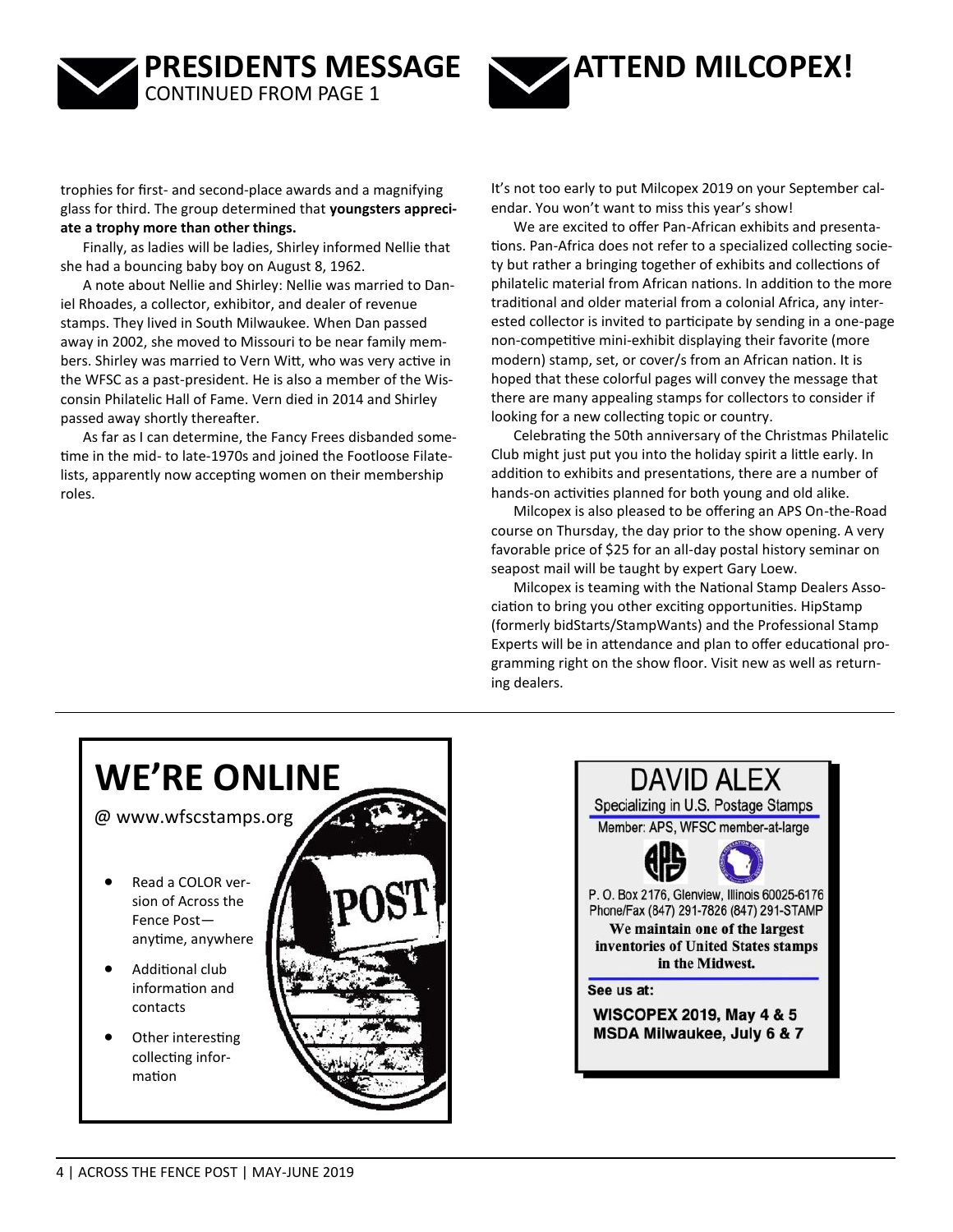

#### **WINTER EXECUTIVE BOARD MEETING NOTES**

The winter Executive board meeting was held on February 9, 2019 at the Rolling Meadows Restaurant in Fond du Lac, Wisconsin.

**TREASURER'S REPORT -** WFSC Treasurer Al Vick's 2018 financial report showed a balance of \$11,316.90. This includes \$1604.21 committed to specific projects. Only two clubs have not yet paid 2019 dues. The WFSC has seven members-at-large and overall membership numbers are up.

A motion was made and passed to offer current donation lots at the WISCOPEX '19 silent donation auction. Thereafter, items received as donations can be placed in any club auction at the discretion of whoever handles donation disseminations.

**WISCOPEX 2019 (hosted by the Badger Stamp Club)** – Karen Weigt reported progress of planning on various aspects of the show. The following motions were passed with regard to the 88<sup>th</sup> convention:

- Present the 2019 WFSC Dealer Recognition Award to Bert Hart, of Madison.
- Thank Robert Mather for producing and donating show buttons for the past six years.
- Distribute "mystery lots" to club delegates out of the WFSC's lots that didn't get in the MILCOPEX silent donation auction.
- Donate 30 maxicards for use as banquet favors.

MaryAnn Bowman will provide freebie items for distribution to all WISCOPEX attendees.

*ACROSS THE FENCE POST –* A motion was passed to require that mini-business card and econo ads run for a minimum of 10 issues. Text changes in mini-business cards will not be allowed. Text changes in econo ads will be allowed. Another motion requires that the above ads be stacked vertically in one or more one-third page columns.

Karen Weigt was asked to contact the Wisconsin Historical Society to find out if they have hard copies of all WFSC bulletins/ newsletters. This information is required in consideration of eliminating the editor's file of back issues. Furthermore, a motion was passed to support Darlene Waterstreet's creation of a "reasonable" index of WFSC newsletters.

**WEBSITE MATTERS –** A motion was passed to retain the domain name wisconsinstamps.org for one year and encourage the Website Committee to develop the site in conjunction with the webmaster.

**NEW BUSINESS –** A motion was passed to donate \$200 to the American Topical Association to help fund the printing of "Magical World of Stamp Collecting," a youth activity book project.

**REGION VP REPORTS –** VPs Art Schmitz (via e-mail report) and John Paré reported on clubs in their regions.

**NEXT MEETING -** The Summer Executive Board meeting will be held Saturday, June 22. Al Vick will check on meeting possibilities at the Stoughton Library or the Lake Mills Library.

## **WISCOPEX SHOW COVER OFFER**

The Badger Stamp Club is offering its WISCOPEX '19 (canceled Saturday, May 4) cover that commemorates the  $50<sup>th</sup>$  anniversary of man on the moon. The multicolored cachet features an astronaut walking on the moon surface. The cover is franked with the 1969 10¢ Moon Landing issue and a random 45¢ stamp from the 1989 Scott C122-125 Futuristic Mail Delivery issue.

To mail order, send \$3 each (\$12 for a set of four C122- C125) to Curt Shawkey, 610 Malvern Hill Dr., Madison, WI 53718. Include a No. 10 SASE and make checks payable to Badger Stamp Club.

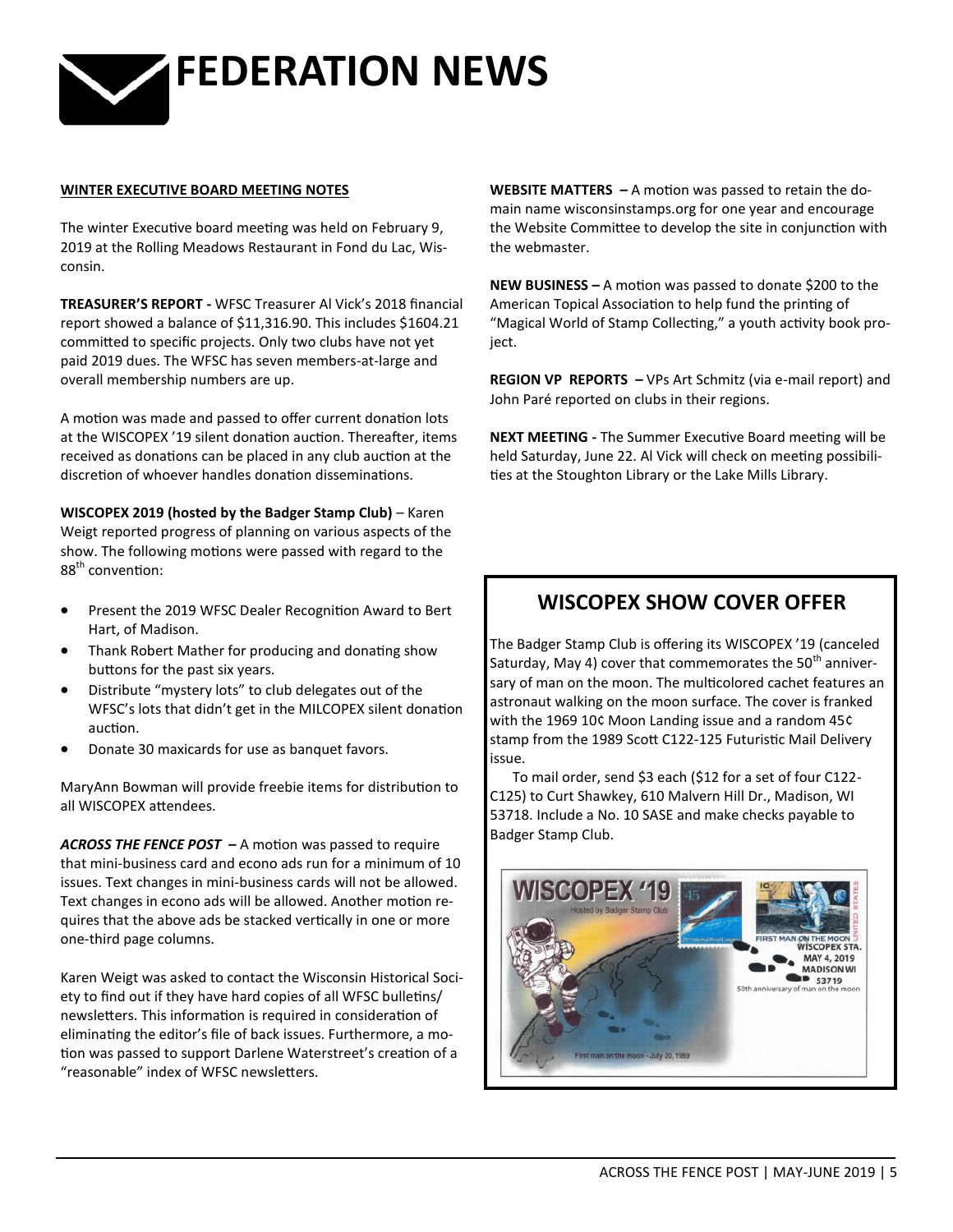



**Figure 1: The Kenosha, Wisconsin Post Office ( Kenosha County, Zip Code: 53140).**



**Figure 2: The Mayville, Wisconsin Post Office (Dodge County, Zip Code: 53050).**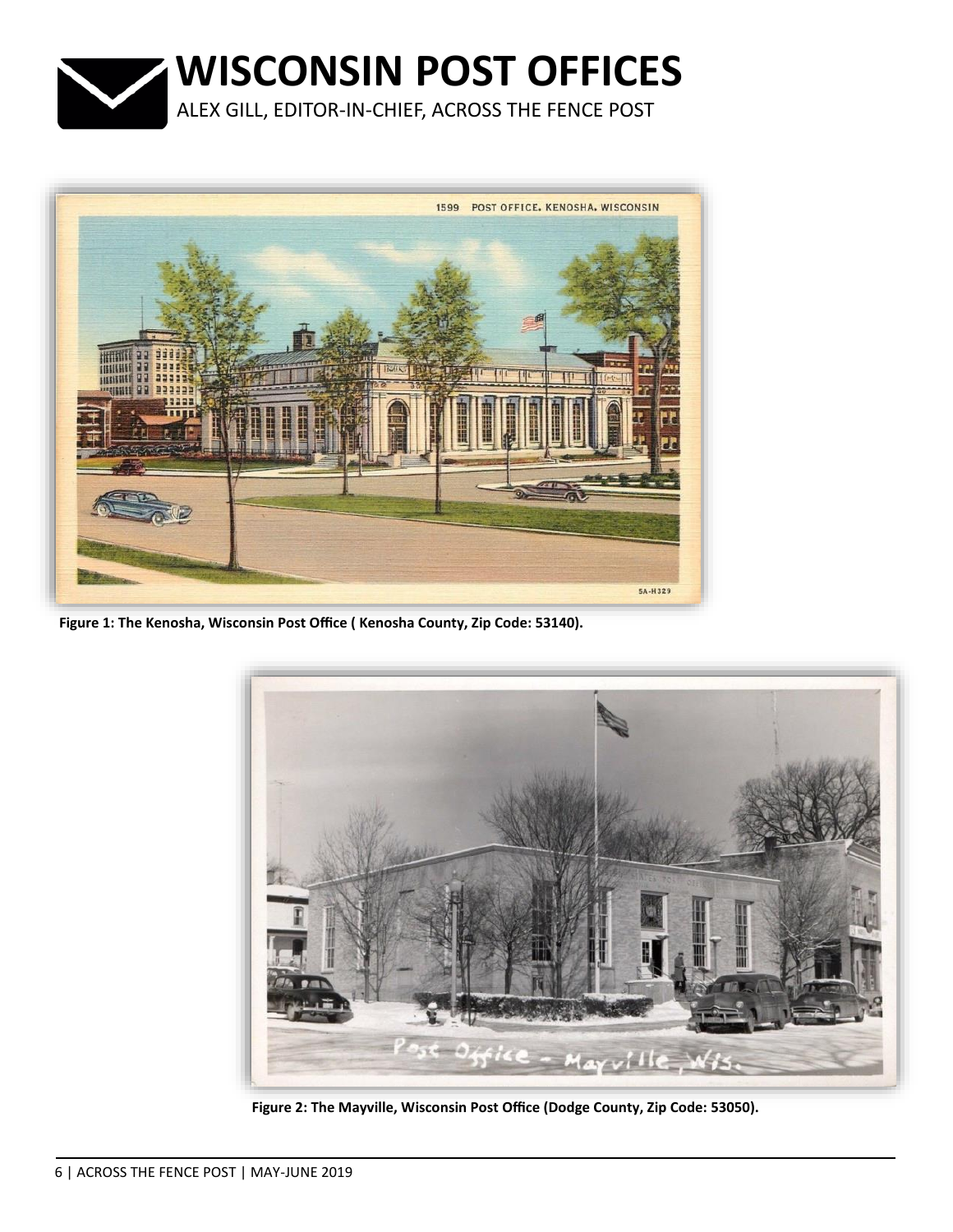

**Figure 3: The Oshkosh, Wisconsin Post Office (Winnebago County, Zip Code: 54903).**



**Figure 4: The West Allis, Wisconsin Post Office (Milwaukee County, Zip Code:: 53214).**